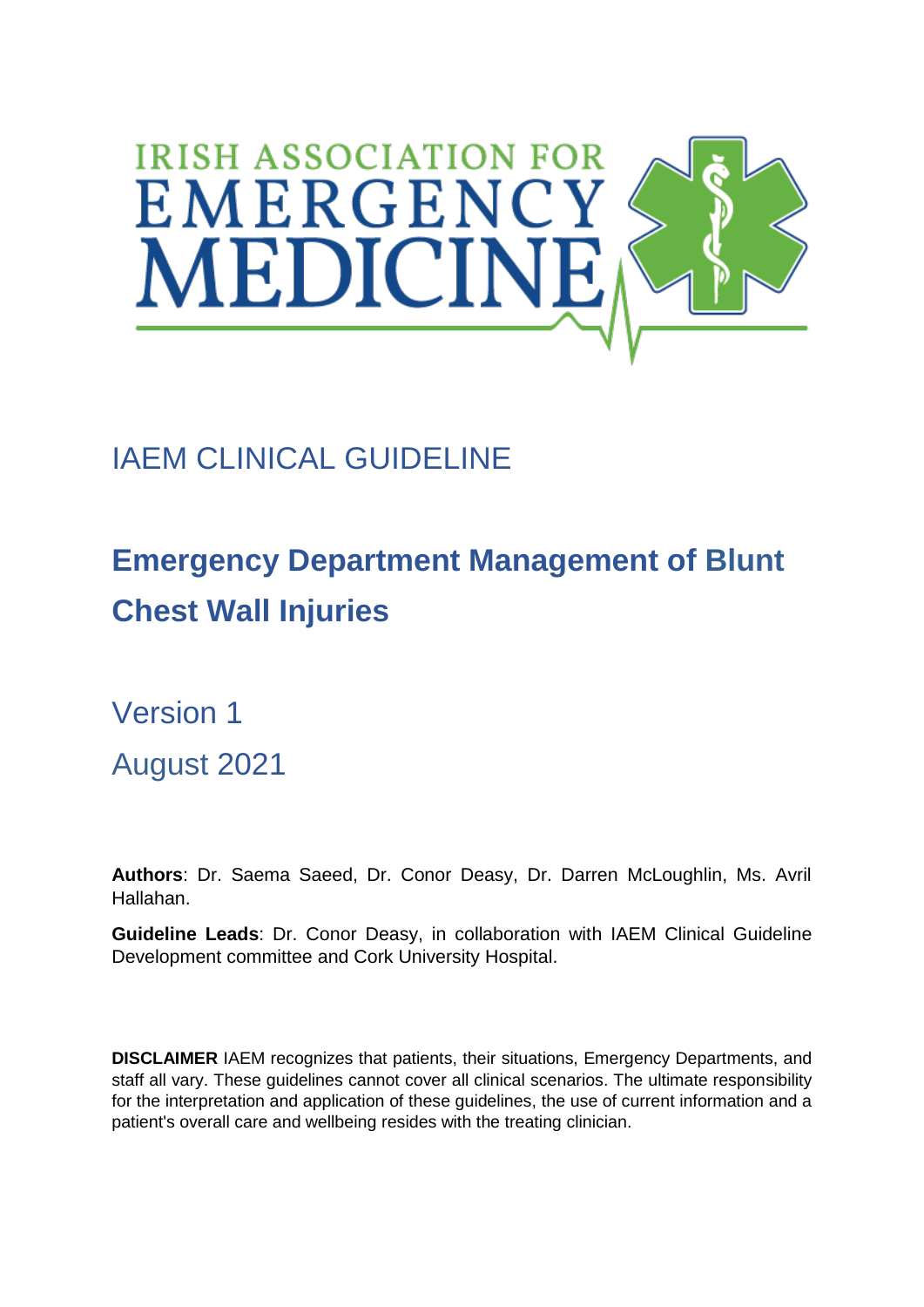### **CONTENTS**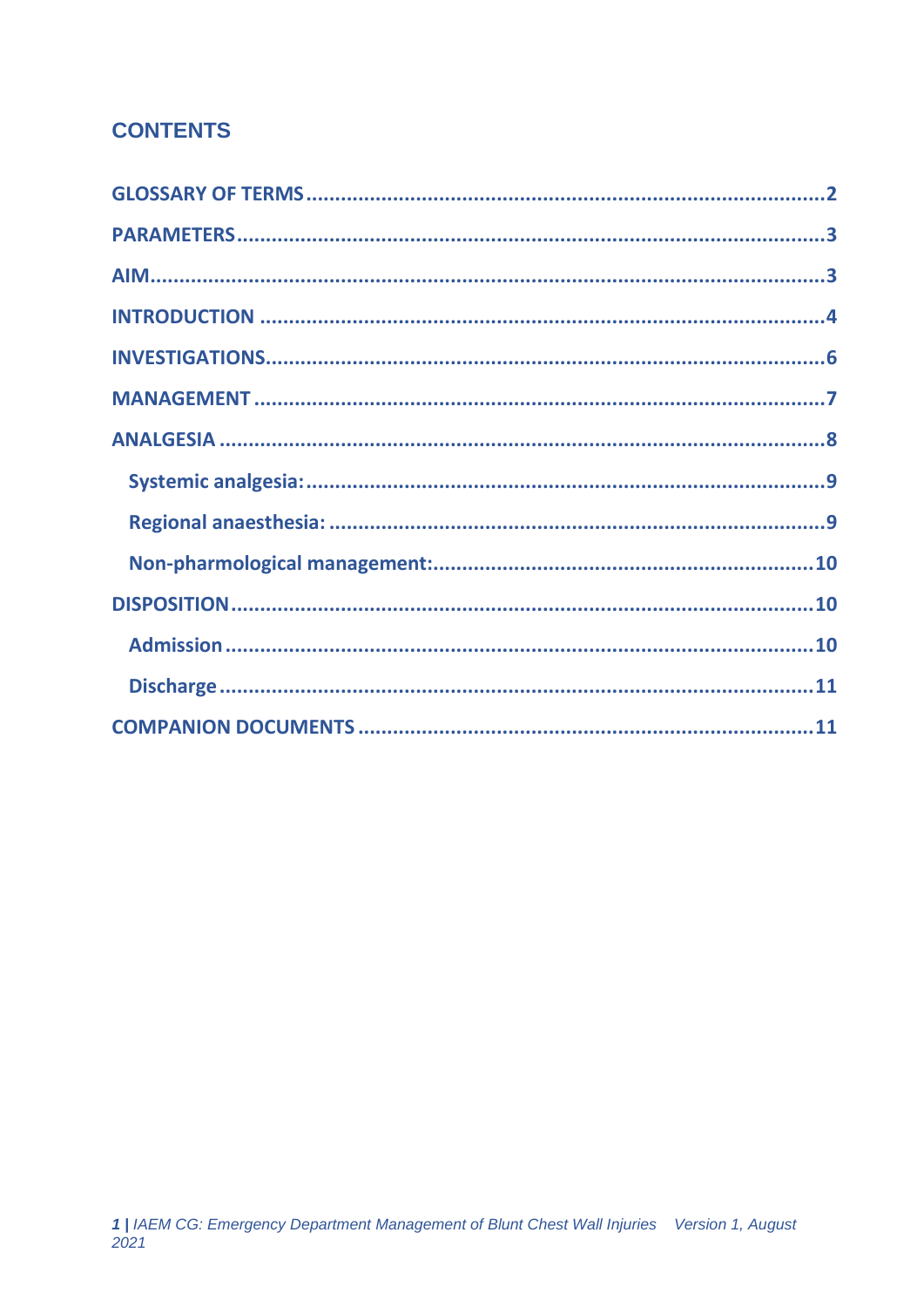#### <span id="page-2-0"></span>**GLOSSARY OF TERMS**

<span id="page-2-1"></span>

| <b>ACBT</b>      | Active Cycle of Breathing Techniques          |
|------------------|-----------------------------------------------|
| CDU              | <b>Clinical Decision Unit</b>                 |
| <b>CPAP</b>      | <b>Continuous Positive Airway Pressure</b>    |
| <b>CTS</b>       | <b>Cardiothoracic Surgery</b>                 |
| <b>CXR</b>       | Chest X-ray                                   |
| DC               | Discharge                                     |
| ED               | <b>Emergency Department</b>                   |
| <b>FBC</b>       | <b>Full Blood Count</b>                       |
| <b>FITT</b>      | Frailty Intervention Team and Therapists      |
| <b>ITU</b>       | <b>Intensive Trauma Unit</b>                  |
| <b>NIV</b>       | Non-Invasive Ventilation                      |
| <b>PCA</b>       | Patient Controlled Analgesia                  |
| <b>PVB</b>       | Paravertebral Block                           |
| SaO <sub>2</sub> | <b>Oxygen Saturation</b>                      |
| RTC/MVA          | Road Traffic Collision/Motor Vehicle Accident |
| TE               | <b>Thoracic Epidural</b>                      |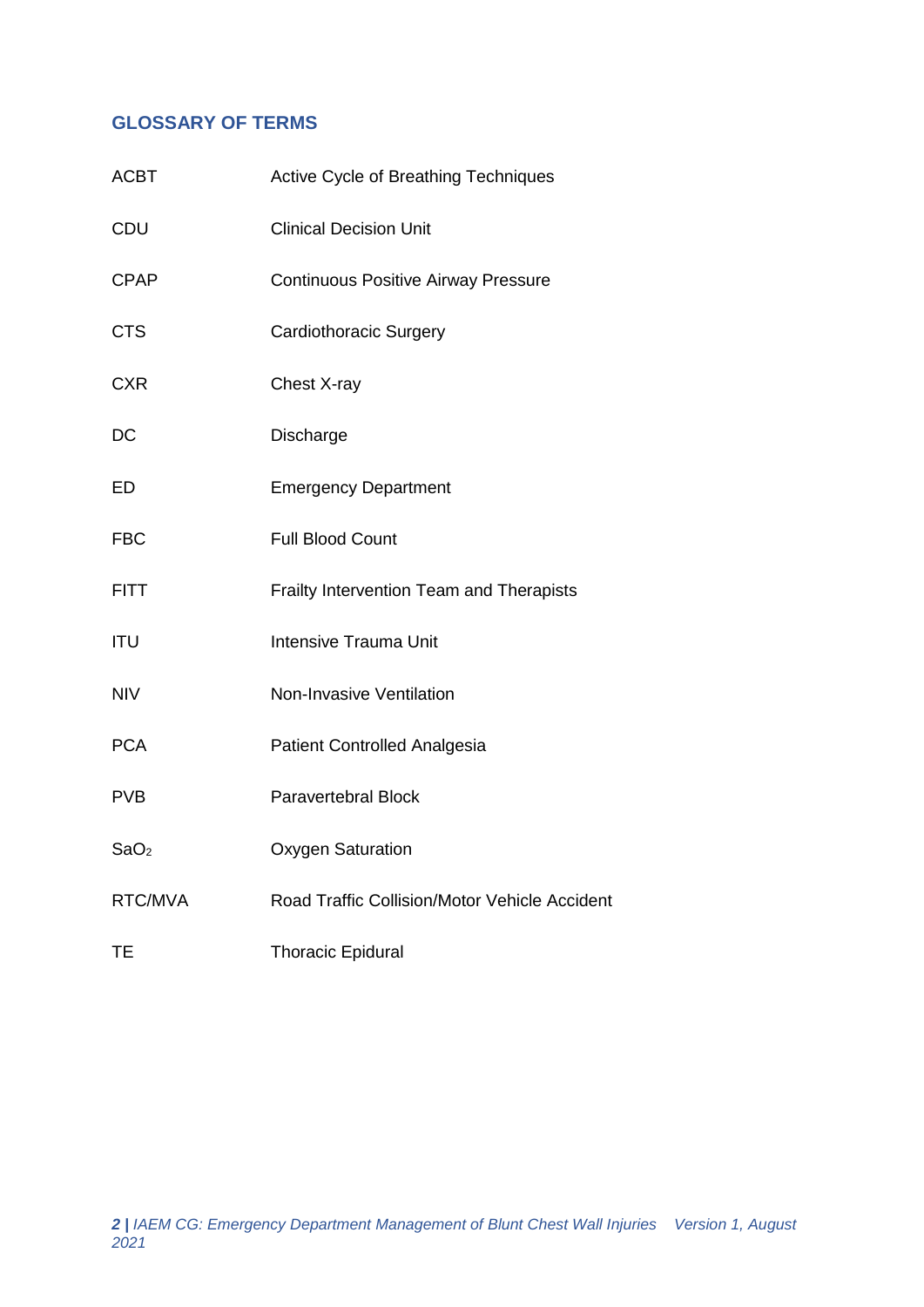#### **PARAMETERS**

- Target audience All healthcare professionals who provide clinical care to patients who present in the acute setting with chest wall injury.
- Patient population  $\bullet$  Adults ( $\geq$  16 years old) who present to the ED with chest wall injury.
- Exclusion criteria Age less than 16
	- Atraumatic chest pain

#### <span id="page-3-0"></span>**AIM**

- To introduce a chest injury pathway for all staff involved in the care of patients with chest wall trauma with particular relevance to those working in Emergency Departments and Injury Units across Ireland.
- To improve the quality, continuity, and co-ordination of care across different departments and reduce morbidity and mortality by managing chest wall trauma proactively.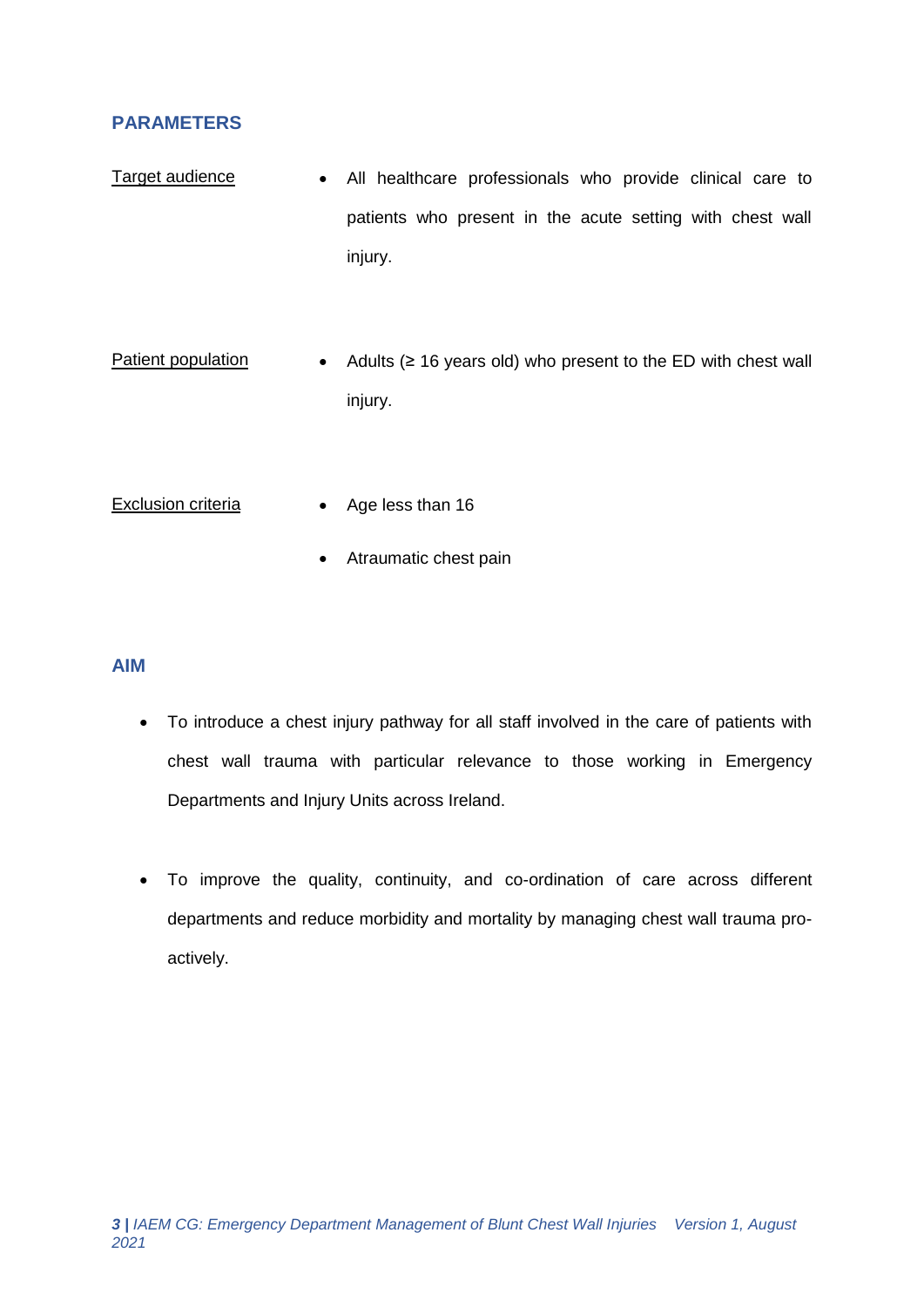#### **Emergency Department Management of Blunt Chest Wall Injuries**

#### <span id="page-4-0"></span>**INTRODUCTION**

The ribs are the most commonly injured component of the thoracic cage. The morbidity and mortality results from poor analgesia, inadequate physiotherapy and respiratory support, leading to splinting of the thorax, atelectasis and pneumonia, resulting in impaired ventilation and oxygenation. This risk rises substantially with advancing age and pre-existing lung disease. While patients with rib fractures may appear well initially, they typically deteriorate 24-48 hours later.

The presence of multiple rib fractures in a young patient may imply a greater transfer of force than in older patients. Conversely, the presence of rib fractures in older patients should be of concern, as the risk of complications, specifically, death from respiratory sepsis is much higher.

NOTE: Although most patients present with a history of trauma, some, particularly the frail older patient might present with an episode of collapse and be referred to medical teams. Chest wall injury might be missed in this cohort.

#### **CLINICAL**

Causes:

- Blunt trauma including MVAs, assault and falls.
- 'Low falls' in the older population
- Coughing spells.
- Domestic violence/Elder Abuse.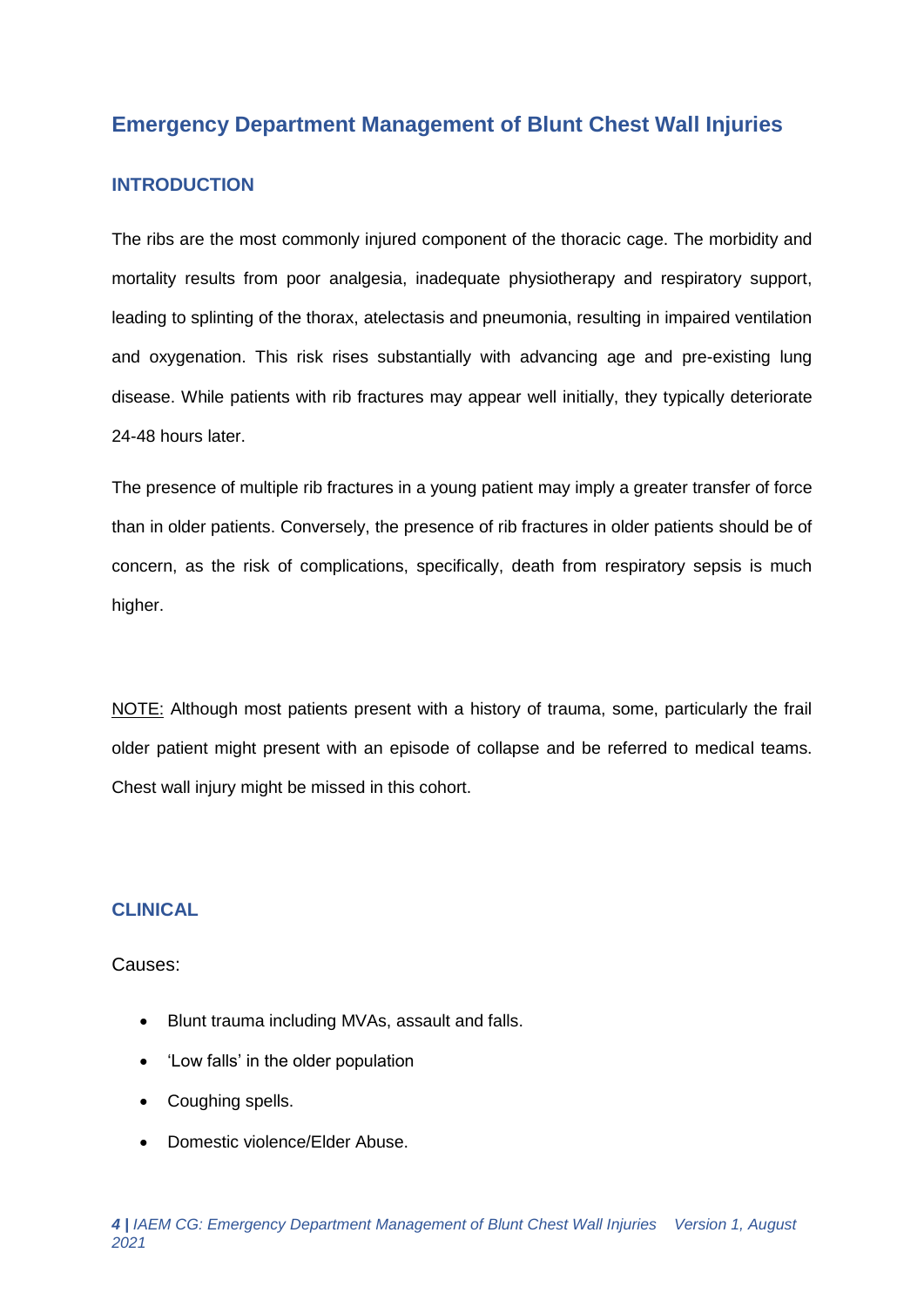#### Symptoms:

- Pain that worsens on movement or palpation of the torso, or movement of the arms.
- Pain that increases on breathing deeply, sneezing, or coughing (pleuritic).
- Shortness of breath.
- Haemoptysis.

#### Signs:

- Hypoxia, cyanosis, and respiratory distress.
- Tachypnoea and use of accessory muscles.
- Haemodynamic instability.
- Palpable or visible deformity and paradoxical chest movements.
- Bruising/Seat belt marks.
- Localized pain and tenderness on palpation.
- Skin crepitus.

#### Complications:

- Flail chest affect respiratory mechanics and cause increased work of breathing.
- Haemothorax, pneumothorax.
- Pulmonary contusions and lacerations (contusions evolve over the first 48-72 hours).
- Superior vena caval obstruction.
- Hepatosplenic injury high degree of suspicion in lower rib fractures.
- Cardiac contusions.
- Mediastinal / Great vessel injury particularly fractures of the scapula, first or second rib, or the sternum suggest a significant force of injury.
- Extrapleural haematoma.
- Oesophageal injury, diaphragmatic injury.
- Atelectasis and pneumonia, which can be a consequence of inadequate analgesia and sputum clearance.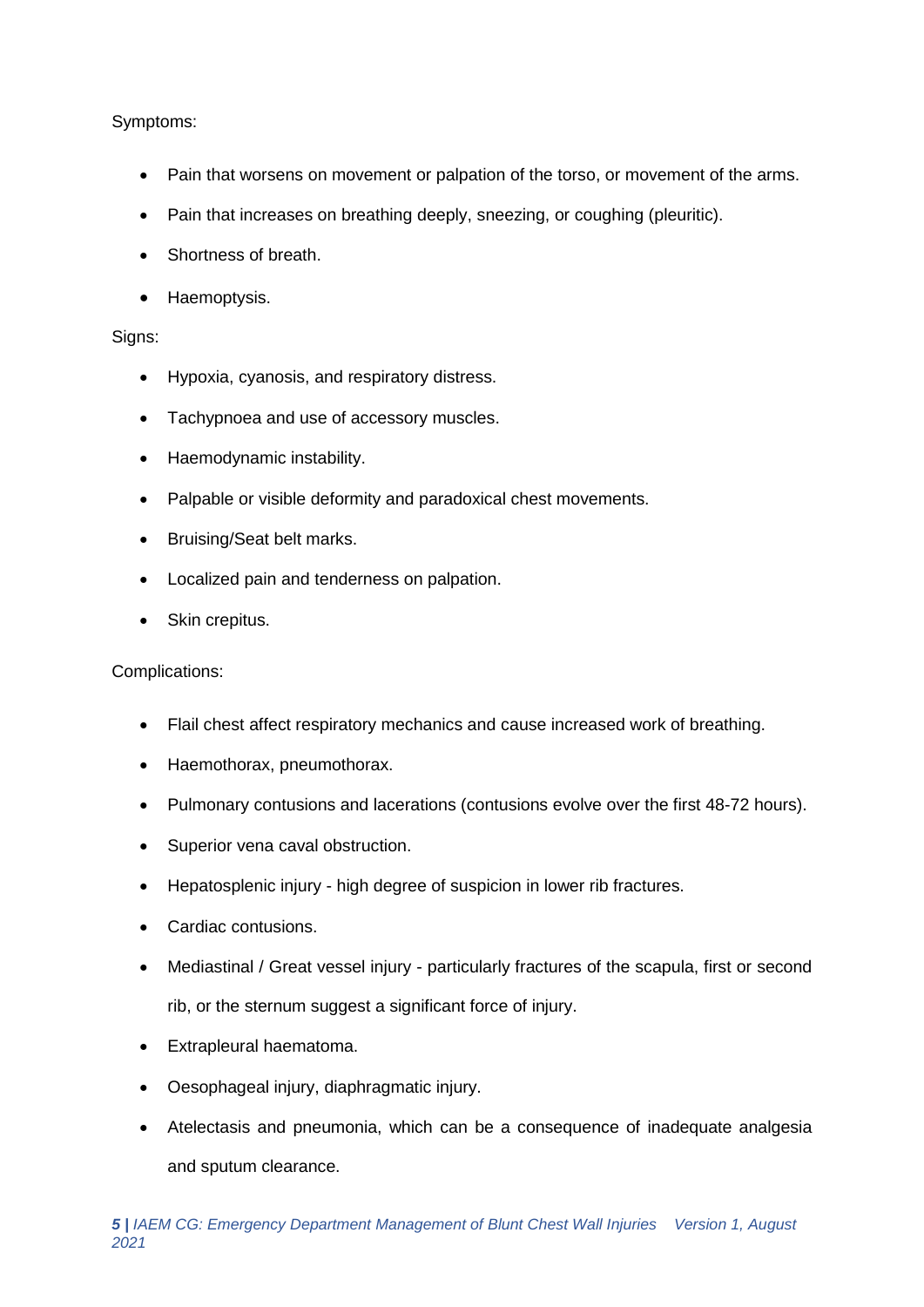#### <span id="page-6-0"></span>**INVESTIGATIONS**

- **Point of Care Ultrasound** by a trained practitioner is a useful tool in identifying lifethreatening injuries at the bedside e.g. cardiac tamponade, massive haemothorax, pneumothorax and intra-abdominal fluid. It has the advantage of being east to repeat while the patient is in the ED, thus allowing for frequent reassessment.
- **ECG** should be done to identify any underlying cardiac injury.
- **Blood tests** including FBC, U+E, LFTs, Coagulation, Fibrinogen, Blood gas, Group and hold / cross-match, Troponin (if cardiac contusion suspected).
- **Chest X-ray** is an easily accessible, quick investigation, which can be done in the resuscitation room if necessary. It risks missing some injuries and may underestimate the extent of the injuries but it allows early identification of lifethreatening injuries such as massive haemothorax, pneumothorax, and flail chest.
- **CT Thorax** is indicated in any patient in whom you suspect significant chest wall injury or underlying lung or mediastinal injury. It may help guide further management. It involves moving the patient to CT and the patient should be stabilised and lifethreatening injuries should be dealt with prior to transfer.

The [NEXUS Chest decision instrument for blunt trauma](https://www.mdcalc.com/nexus-chest-decision-instrument-blunt-chest-trauma) and the [Nexus Chest CT](https://www.mdcalc.com/nexus-chest-ct-decision-instrument-ct-imaging)  [decision instrument](https://www.mdcalc.com/nexus-chest-ct-decision-instrument-ct-imaging) are online tools that can be used to guide investigations.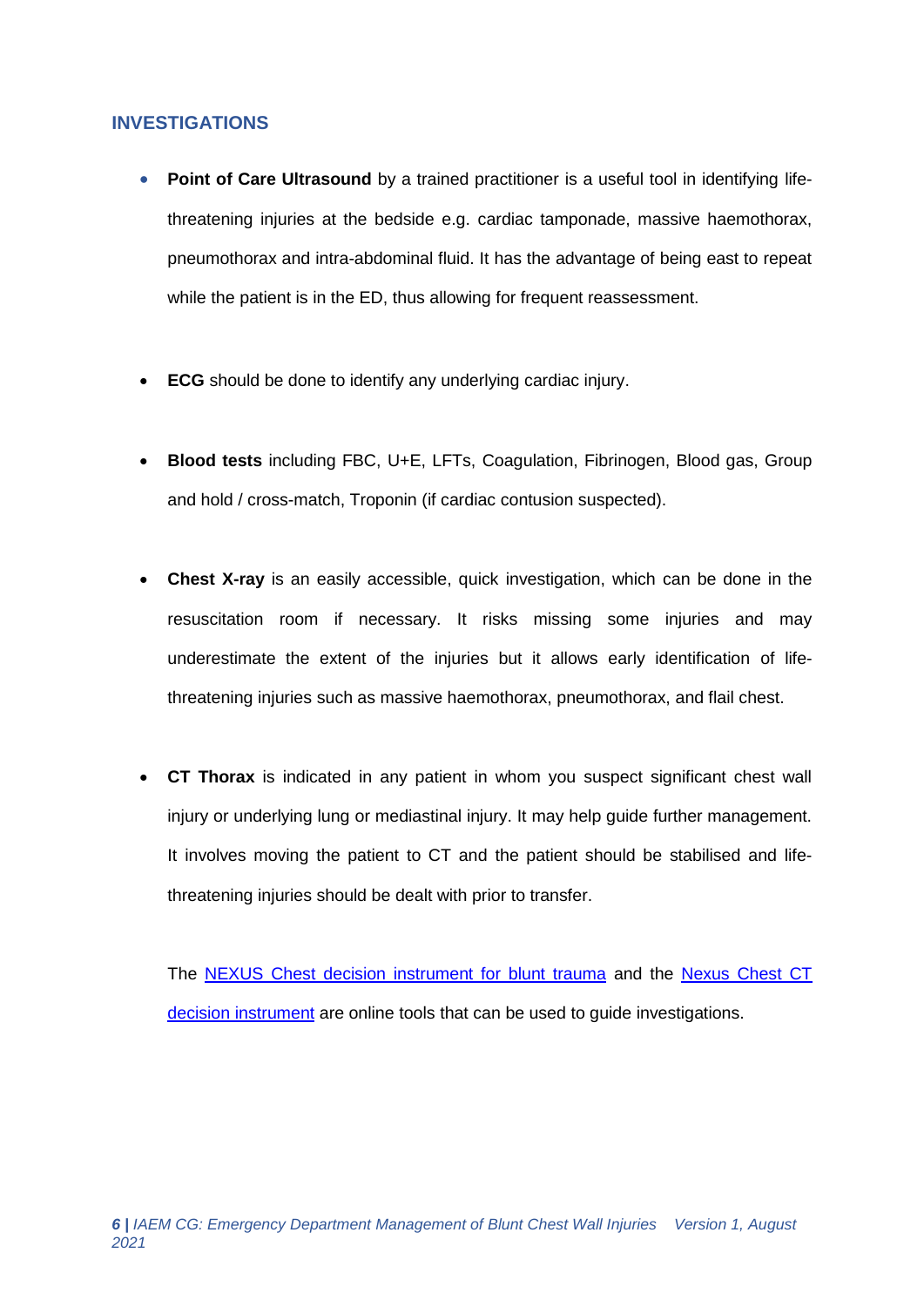#### **Table 1. Below can be used to guide diagnostic management of thoracic trauma.**



#### <span id="page-7-0"></span>**MANAGEMENT**

The initial goal in the ED is assessment and stabilisation based on the ABCDE approach

#### (ATLS).

Once life-threatening injuries are addressed and the patient is stabilised, the secondary survey can be undertaken.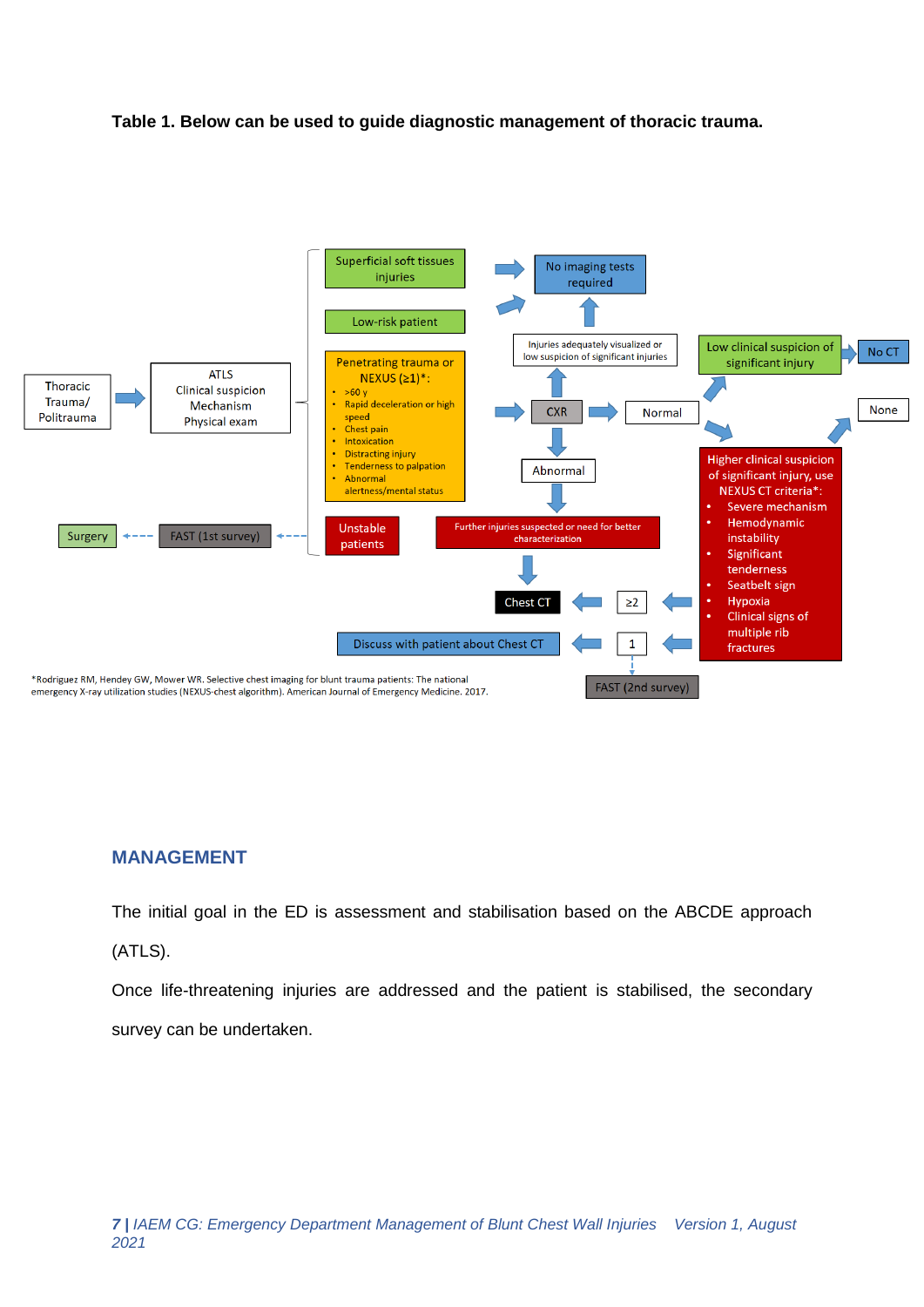#### <span id="page-8-0"></span>**ANALGESIA**

Pain relief is essential for patient comfort, but also to allow adequate ventilation and prevent atelectasis and infection.

This can be achieved by systemic analgesia, regional anaesthesia and non-pharmacological techniques.

A chest injury score (STUMBL Score) can help guide management.

For the chest injury score / calculator, which was designed and developed by Dr. Íomhar O'Sullivan, Consultant Emergency Medicine, Cork University Hospital, please refer to the following link: [http://emed.ie/Trauma/Chest/Rib\\_Fractures.php](http://emed.ie/Trauma/Chest/Rib_Fractures.php)

#### **Chest Injury Score**

.

| Age: for each 10 years over age 10                              |        |     |
|-----------------------------------------------------------------|--------|-----|
| Rib fractures: for each individual fracture (flail rib = $+6$ ) | $+3 =$ |     |
| Chronic lung disease                                            | $+5$   | - = |
| Anticoagulant or Antiplatelet (except aspirin)                  |        | - = |
| SaO2 at room air: for each 5% fall below 95%                    |        |     |
| TOTAL SCORE                                                     |        |     |

| Score 0 - 10 'Conservative' | • Regular Paracetamol +/- NSAID<br>•Oral Opioid/Lidocaine Patch                                          |  |
|-----------------------------|----------------------------------------------------------------------------------------------------------|--|
| Score 11-20 'Progressive'   | • As Above<br>. IV PCA +/- Paravertebral Block if unable to cough or deep breathe                        |  |
| Score 21 - 30 'Aggressive'  | .As Above + Paravertebral Block<br>•Consider CPAP (Move patient into Resus)                              |  |
| Score > 31 'Emergent'       | .As Above + Paravertebral Block/Epidural<br>. If flail segment/multiple bilateral rib fractures - CTS RV |  |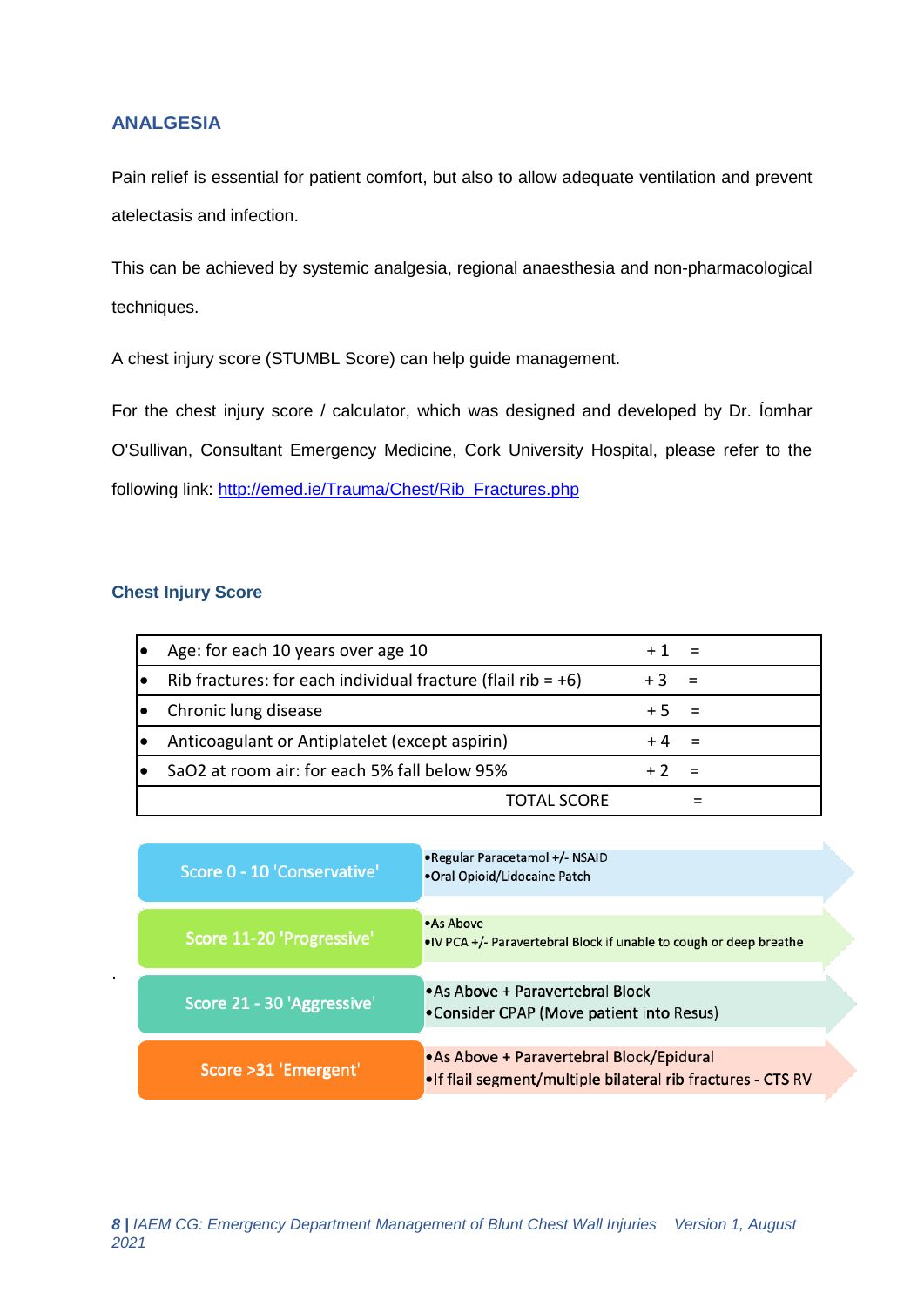#### <span id="page-9-0"></span>**Systemic analgesia**

A pain score should be recorded, and the appropriate analgesia administered.

Refer to IAEM guideline [http://www.iaem.ie/wp-content/uploads/2019/04/IAEM-CG-ED-](http://www.iaem.ie/wp-content/uploads/2019/04/IAEM-CG-ED-Analgesia-in-Adults.pdf)[Analgesia-in-Adults.pdf](http://www.iaem.ie/wp-content/uploads/2019/04/IAEM-CG-ED-Analgesia-in-Adults.pdf) for further guidance. The response to analgesia should be assessed frequently.

Patients may require regular opioids and a Patient Controlled Analgesia (PCA) pump should be considered.

Lidocaine patches may be a useful adjunct (off license).

#### <span id="page-9-1"></span>**Regional anaesthesia**

Regional anaesthesia is recommended for patients who have multiple rib fractures and/or those in whom multimodal analgesia is ineffective.

Ultrasound guided Serratus Anterior Plane Blocks [https://iaem.ie/wp](https://iaem.ie/wp-content/uploads/2020/02/IAEM-Clinical-Guideline-SAPB.pdf)[content/uploads/2020/02/IAEM-Clinical-Guideline-SAPB.pdf](https://iaem.ie/wp-content/uploads/2020/02/IAEM-Clinical-Guideline-SAPB.pdf) or Erector Spinae Plane Blocks are being performed in some EDs and are an effective way of providing pain relief for 8-12 hours.

In some hospitals, the Pain Team are available for intercostals blocks, epidural blocks or

paravertebral blocks and may offer the option of catheter insertion so that the block can be

topped-up as required.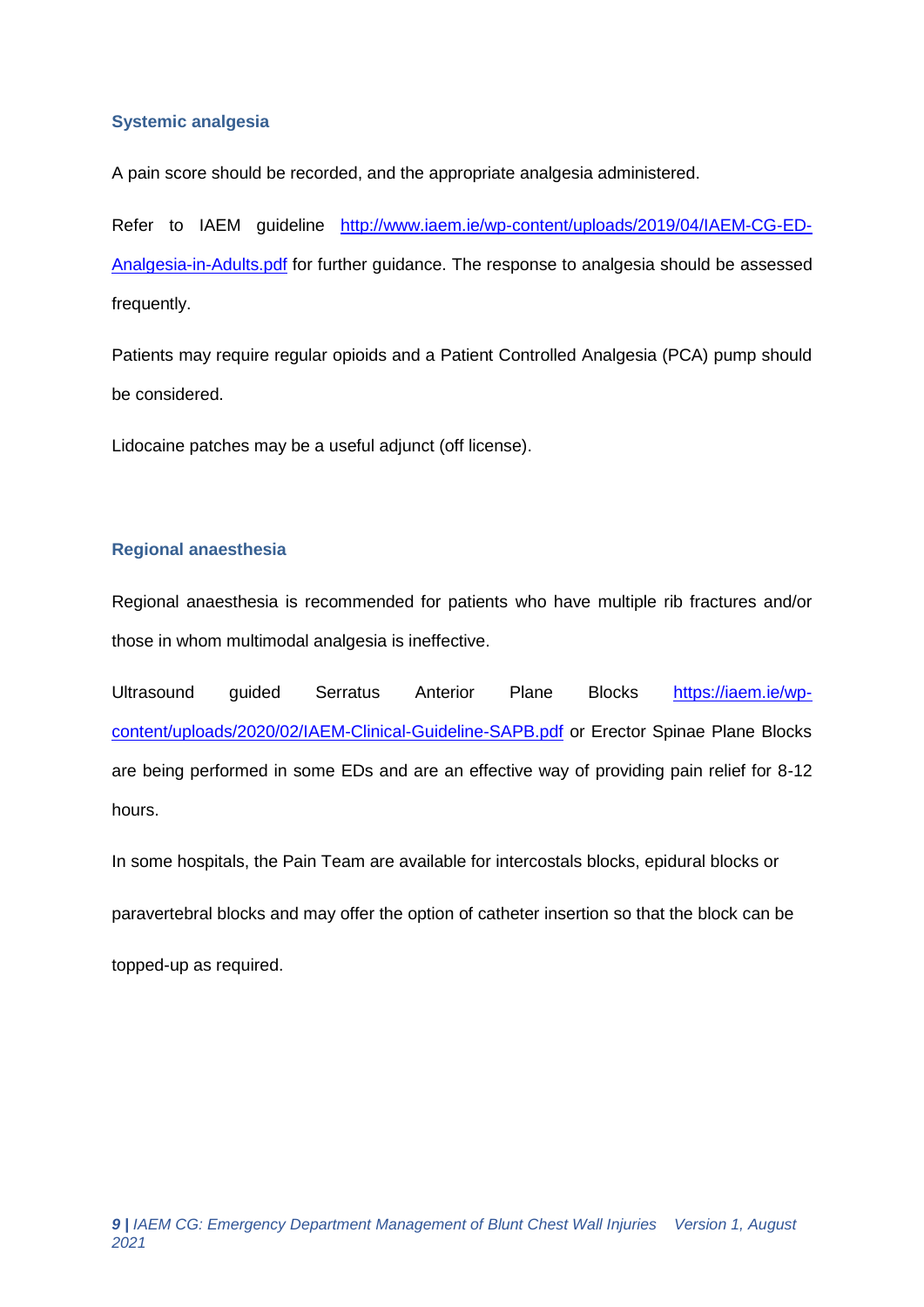#### <span id="page-10-0"></span>**Non-pharmacological management**

Physiotherapy should be started within 24 hours of admission in all patients to support ventilation and prevent complications. It includes a combination of techniques optimised to each patient. Adequate analgesia is recommended to allow for effective and aggressive physiotherapy (Lovisari et al, 2020).

#### Aims of Physiotherapy are:

- Adequate humidification of airways
- Mobilisation and removal of retained secretions and augmentation of cough effort
- Improving oxygenation
- Increasing and restoring lung capacity, volume, and compliance
- Improving respiratory muscle strength
- Prevention of joint stiffness
- Restoring independence in functional activities

#### <span id="page-10-1"></span>**DISPOSITION**

#### <span id="page-10-2"></span>**Admission**

Admit any patient with significant chest wall trauma with one or more of the following features

- Frailty and/or social issues.
- Significant co-morbidities.
- Pain not controlled with conventional analgesia.
- Respiratory compromise or flail chest.
- Multiple injuries.